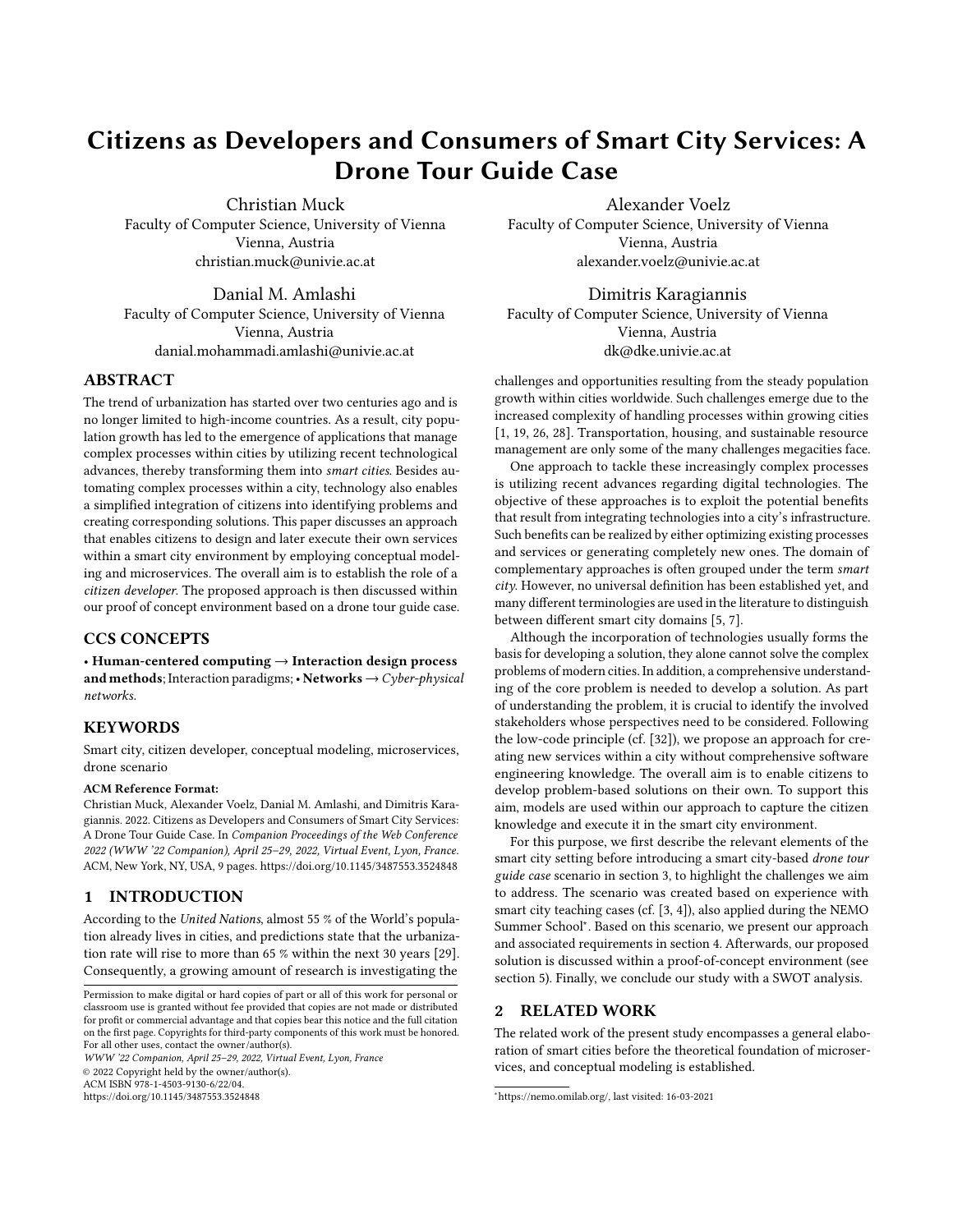### <span id="page-1-0"></span>2.1 Smart City Setting

For the general elaboration of the smart city setting, we first substantiate our understanding of the term smart city since no universally accepted definition exists in the scientific literature. Afterwards, we use established application dimensions to further classify our case within the smart city setting. In general, the term smart city refers to a set of approaches that use technologies to optimize existing or shape new processes in cities [\[1\]](#page-8-2). Such services are often provided by the city administration and consumed by other entities within the city. The overall goal is that either administrative processes, the life of citizens, or both, improve through the incorporation of Information and Communication Technologies (ICTs) [\[39\]](#page-8-11).

Nevertheless, a widely accepted definition of the term smart city has yet to be established, which is why various terms exist to describe different concepts of smart cities [\[5,](#page-8-6) [7\]](#page-8-7). Namely, Wired, Intelligent, Digital, or Knowledge City are all terms used in the scientific literature to distinguish between different areas and concepts of smart cities. Camero and Alba [\[5\]](#page-8-6) conducted an extensive review on the smart city literature and concluded that no universally used definition of the term smart city exists among their analyzed publications. To contribute to a more common understanding of the smart city domain, we adapted the following definition by the European Parliament [\[24\]](#page-8-12) instead of establishing our own:

"A smart city is a city seeking to address public issues via ICT-based solutions on the basis of a multistakeholder, municipally based partnership." [\[24,](#page-8-12) p.9]

We deemed this definition most suitable for this study's drone tour guide case while still leaving room for context-specific adaptions. Nevertheless, context-specific adaptions must be clarified during the design phase of applications within this broad definition. Moreover, we argue that a holistic view of the smart city setting is needed, in which citizens, technologies, and the environment are not treated as independent but interacting entities [\[27\]](#page-8-13).

To further classify our case study, we use six application dimensions proposed within the report on European smart cities that the European Parliament commissioned (e.g., [\[24\]](#page-8-12)). Since then, these dimensions have been adopted in the smart city literature [\[1,](#page-8-2) [5,](#page-8-6) [26\]](#page-8-4). A common approach to distinguish between the different application dimensions is to assess who provides the respective application, which infrastructure is needed, and whether it aims at generating benefits for administrative purposes, for the citizens, or both [\[39\]](#page-8-11). Considering the six application dimensions, we classify the drone tour guide case as an interface between Smart Living, Smart Economy, and partially Smart Mobility.

Smart Living describes applications in a smart city that enable new lifestyles and consumption through technology [\[5,](#page-8-6) [24\]](#page-8-12). In our case, the consumption of touristic attractions is enabled by combining drones with microservice-enriched city infrastructures. Additionally, we consider our tour guide to offer an innovative service in the sense of a Smart Economy application, which, among others, encompasses all kinds of technology-enabled innovations and new services [\[5,](#page-8-6) [24\]](#page-8-12). Finally, we classify the drone tour guide at least partially as a Smart Mobility application, which generally describes the enhancement of transport or logistics systems through

technologies [\[5,](#page-8-6) [24\]](#page-8-12). Even though the drone tour guide doesn't enhance transportation systems, it still depends on an interconnected system to safely navigate the city.

To sum up, we define a smart city in the context of our drone tour guide case as a city, in which ICTs are incorporated into a city's infrastructure and combined with other digital technologies to generate benefits for the citizens.

### 2.2 Microservices in Smart Cities

The following section covers the fundamentals of microservice architecture. The aim is not to provide an analysis of microservices in smart cities but rather to illustrate how the related concepts are used in the context of this paper.

As discussed in section [2.1,](#page-1-0) we understand a smart city as a city that tries to overcome its challenges by applying ICT-based solutions. ICT in smart cities often includes applications associated with the Internet of Things (IoT) [\[39\]](#page-8-11). These applications lead to increased complexity for software systems within smart cities. One way to tackle this complexity is the application of web services in the form of a microservice architecture [\[21\]](#page-8-14).

The functionality of a software system in a microservice architecture is separated into decoupled services, each focusing on an independent functionality [\[6,](#page-8-15) [23\]](#page-8-16). Each microservice can be written in its own programming language and possesses its own technology stack. This architecture reduces the dependency within the software system and supports individual deployment, maintenance, and replacement. Each service runs independently, and communication between services is done through light-weighted communication protocols (e.g., REST-like interfaces). As discussed later (see citizen developer in section [3.1\)](#page-2-1), communes, businesses, or even citizens can offer such services. The workflows of the software system are then executed through the connection of different microservices. Two ways of accomplishing this execution are orchestration, and choreography [\[6\]](#page-8-15). Orchestration means that a centralized service exists, which handles the execution of the workflow. In choreography, on the other hand, such a centralized service does not exist, and the workflow is embedded into the microservices.

We assume for our use case that different services in a smart city are provided by multiple stakeholders, like other citizens, businesses, or the municipality. The stakeholders should then be able to define their own services by orchestrating existing ones, as it is often done in microservice architectures. The business logic of the created services is then described through conceptual models, which are executed in a microservice environment (cf. [\[37,](#page-8-17) [38\]](#page-8-18)). In our paper, we analyze how such an approach can look like in the smart city domain and what the resulting requirements consist of. We focus our analysis of such services in a smart city on two viewpoints: consumers and developers of a service.

#### 2.3 Conceptual Modeling

We use conceptual models in this work to capture the knowledge exchanged between humans and the smart city environment. This approach provides an easy way for humans to describe their desired objectives in the smart city environment. In return, the environment needs to enable the execution of such descriptions, which implies that both sides can process the knowledge captured in the models.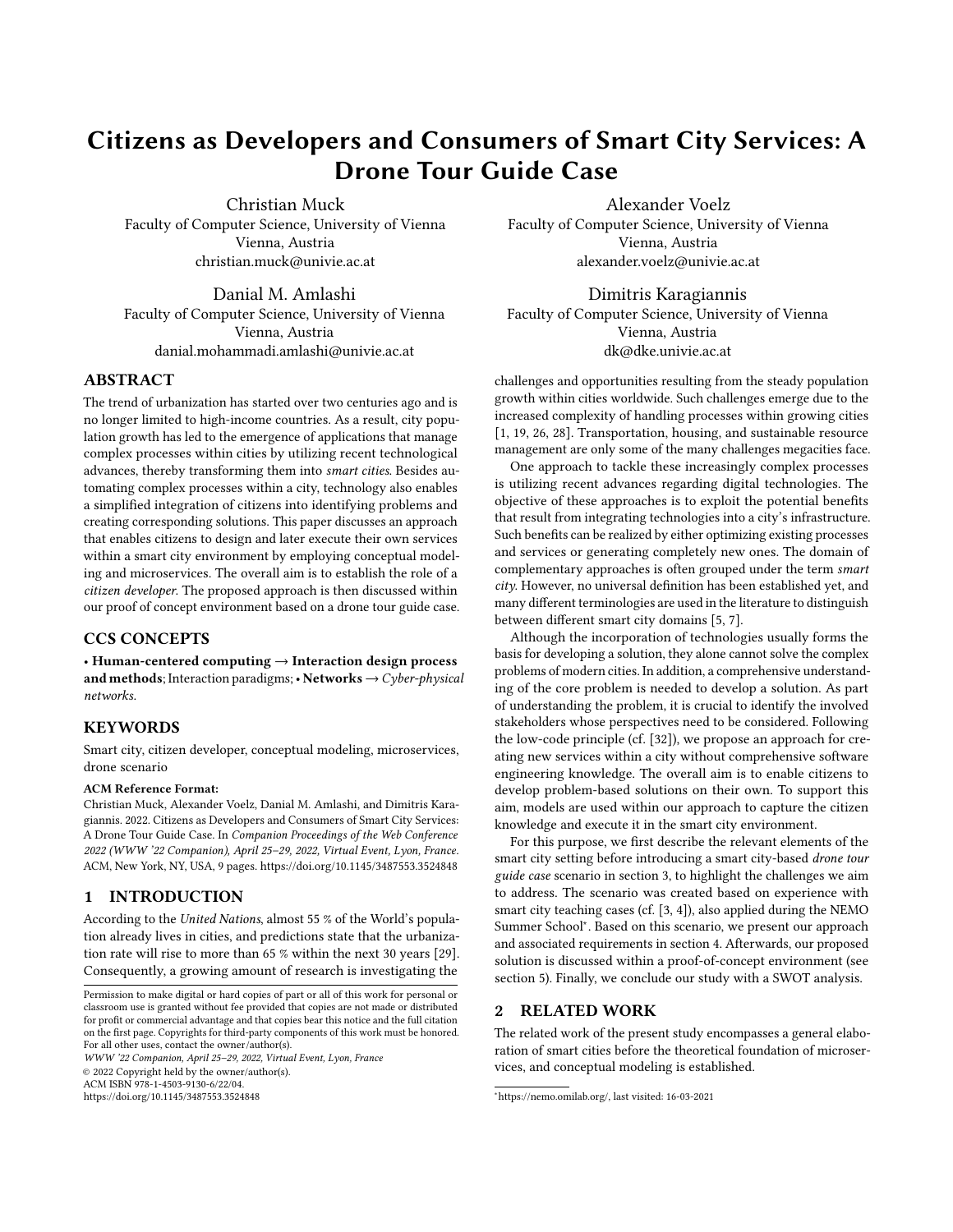Models are defined as conceptual models if the concepts from the domain under study and their relations are abstracted and represented in the model itself [\[25\]](#page-8-19). Thereby, conceptual models reduce the complexity of a given system under study through abstraction [\[13,](#page-8-20) [25\]](#page-8-19). This is achieved by omitting unnecessary characteristics and only including the essential ones in the model. Which characteristics are deemed important depends heavily on the creation purpose of the respective model [\[10\]](#page-8-21).

In computer science, conceptual models are used to represent existing or planed information systems [\[25\]](#page-8-19). Therefore, knowledge is described using dedicated modeling languages, which define the notation, syntax, and semantics of the models [\[12,](#page-8-22) [16,](#page-8-23) [35\]](#page-8-24). The benefit of using such a language is that everyone familiar with its' definition can understand the models created with it. Karagiannis et al. [\[16\]](#page-8-23) further argue that the value of models is increased if they can be automatically processed by tools to put the captured knowledge to work. This vital part distinguishes the modeling language (notation, syntax, and semantic) from a modeling method (including automated processing and guidelines to create models). In our paper, we use this feature of models for the interaction between humans and the smart city. Humans describe their knowledge using dedicated modeling languages, which can then be processed and executed in the smart city environment.

One way of processing models was introduced in [\[37,](#page-8-17) [38\]](#page-8-18) where Cyber-Physical Systems (CPS) are controlled using conceptual models. The idea of this approach is to capture both the domain knowledge and the tasks that should be executed in the models. The CPS offer their capabilities without having a deeper understanding of the domain and its processes. In [\[38\]](#page-8-18) these models are called Smart Models and used to decouple the CPS from the domain knowledge. In the context of this paper, we aim to build upon this idea while focusing on how the models can be used as means of communication between humans and a smart city environment. Nevertheless, it needs to be emphasized that we do not aim to design a new modeling method for these interactions. Instead, the objective is to analyze which requirements the models and the smart city environment must offer to allow such interactions. Therefore, we introduce the drone tour guide case in the next section as a smart city environment, in which models are used as means for communication.

### <span id="page-2-0"></span>3 THE DRONE TOUR GUIDE CASE

This section covers the relevant requirements and challenges of the drone tour guide case within the previously discussed smart city setting before the smart city environment, and the drone tour guide scenario itself is described.

# <span id="page-2-1"></span>3.1 Requirements and Challenges in the Smart City

First, we focus on requirements and associated challenges during the design phase of the drone tour guide. Before doing so, the different entities present in this scenario have to be determined.

As mentioned in the previous section, a smart city application usually consists of an interaction between the three entities (i) human, (ii) technology, and (iii) city infrastructure. Before assessing the individual requirements and key challenges for each of these entities, we have to differentiate between two possible expressions of the entity human. At this point, the ongoing trend towards citizen development needs to be introduced for better understanding.

A citizen developer is considered a developer with little to no experience regarding software engineering or coding. Yet, they use so-called low-code or no-code platforms designed to enable fast, easy, and cost-efficient application development [\[32\]](#page-8-8). The idea behind citizen development originates from the problem of shadow IT systems within organizations where employees use applications other than those provided by the organization itself to compensate for specific shortcomings [\[11\]](#page-8-25). Consequently, employees have been encouraged to develop such workarounds through in-house lowor no-code platforms in order to distributed resulting applications within the whole organization. Since then, the concept of citizen developers has also been applied outside of organizational borders, for example, with mobile app development [\[30\]](#page-8-26) or process mining applications [\[36\]](#page-8-27). A similar approach is present in the smart city literature, namely in the form of participation platforms [\[34\]](#page-8-28). Based on this elaboration, we distinguish between humans that use the drone tour guide service and those that develop the tours. In the following, we will refer to the first as citizen tourist while referring to the latter as citizen developer.

A general requirement during the process of designing smart city applications is to answer the question of how and to which extent the human will be incorporated into the respective application architecture [\[27\]](#page-8-13). In our case, both the citizen tourist and the citizen developer are part of the application architecture (see Figure [3\)](#page-5-1). The main requirement of citizen tourists is awareness about the available smart city services and applications. Accordingly, the lack of awareness is a key challenge for smart city development [\[19\]](#page-8-3). The subsequent challenges resulting from a lack of awareness affect both citizen tourists and citizen developers. The citizen tourists need to be aware of the offered drone tour guide service in order to use it, while the citizen developers need to have awareness in the first place to create tours. Therefore, the awareness and participation of citizen developers is a key requirement in the context of this study. Participation platforms have been proposed to raise citizen engagement to meet this general challenge in smart cities [\[34\]](#page-8-28).

The technology requirements of our drone tour guide are primarily related to the capabilities a drone needs to possess for performing its tasks. Voice recognition combined with natural language processing, image recognition, temperature sensors, and access to open data are only some of the requirements that need to be fulfilled to ensure the functionality of the drone tour guide. Another technological and, at the same time, a general challenge of smart cities are the continuous and sometimes drastic advances of the technologies used in this context, which in return cause difficulties regarding the interoperability and long-term planning perspective within these cities [\[20\]](#page-8-29). Consequently, an ICT-enhanced and connected infrastructure is a key requirement to be fulfilled. Otherwise, deficits in the infrastructure can become a significant barrier during the development of smart city services [\[26\]](#page-8-4). Finally, the lack of an operational framework has to be mentioned as a general challenge of smart city development [\[19\]](#page-8-3) that we aim to address by providing a framework for describing our smart city service on a high abstraction level. After assessing the requirements and challenges of the drone tour guide in the smart city setting, the specifications of the smart city environment have to be determined.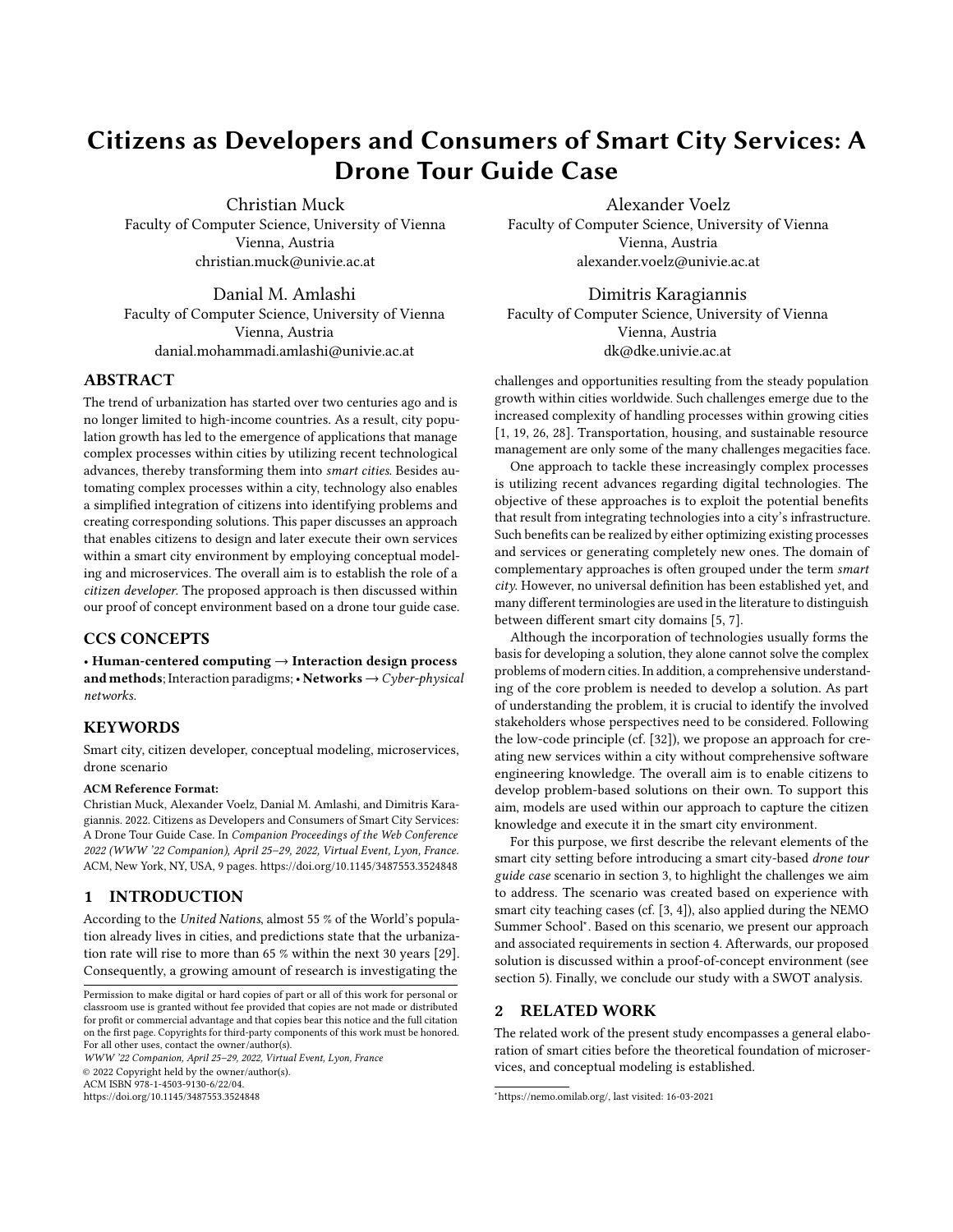<span id="page-3-0"></span>WWW '22 Companion, April 25–29, 2022, Virtual Event, Lyon, France Christian Muck et al. Christian Muck et al.



Figure 1: Developer Interface of Microservice Configuration Environment

### 3.2 The Smart City Environment

For a comprehensive understanding of the drone tour guide case and the possibilities of the microservice architecture, the environment of our scenario needs to be determined.

The drone tour guide scenario takes place in a smart city environment equipped with CPS, which offers a microservice-oriented architecture for the city infrastructure. Due to this open infrastructure, the CPS can communicate with each other and gather necessary information while being structurally independent. This lack of a dependency on basic microservices allows developers to create complex services without interfering with existing ones. In our scenario, the smart city uses dynamic and static CPS to gather and distribute information in the ecosystem. Static CPS, such as smart trash cans and surveillance cameras, are strategically placed in defined locations. In contrast, dynamic CPS, such as flying drones, gather and use the information on traffic and weather conditions while moving through the city.

### 3.3 The Drone Tour Guide Scenarios

The next step in this section on the drone tour guide case is to present two scenarios. We describe the respective procedure relevant to realizing a drone service in the smart city while also highlighting the previously discussed requirements. The first scenario illustrates the tour creation process by a citizen developer, while the second one depicts the tour consumption by a citizen or tourist.

Tour creation. For exemplification, let us assume a citizen of Vienna decides to use its expertise in Viennese architecture to create a tour specifically designed to include the city's most famous

architectural buildings. To do so, the citizen first creates a profile on the citizen developer platform for drone tours. At this point, the previously described requirements of awareness and participation come into play since the service cannot be offered without the contributions of citizens. The platform provides an interface for these citizen developers, containing a selection of most commonly used and best-fitting microservices, as displayed in Figure [1.](#page-3-0) Further elaborations on this exemplary microservice interface of our drone tour guide scenario are provided in section [5.](#page-5-0) After registration, the citizen developer can create a drone tour according to his ideas using the conceptual modeling languages offered by the citizen developer platform. This is achieved by combining individual microservices among the available ones, which range from CityDrones: Drone Interface and Vienna Pedestrian Routing Service up to Vienna Weather Reporting Service in our scenario.

Tour consumption. Following the tour creation process, let us now assume that a tourist is visiting the city of Vienna and decides to get to know the most famous attractions of the city. Again, the previously described awareness requirement is highlighted since the tourist must be aware of the drone tour guide service to use it. To select a tour, the tourist first needs to create a user account and browse the library of tours made available by citizen developers through the previously described process of tour creation. After browsing through the library of available tours, the tourist selects a tour fitting their preferences, created by the architectural domain expert. Upon selection, the tourist is asked to check-in at the nearest drone station while also receiving a tour summary, information about the individual stops, and general information about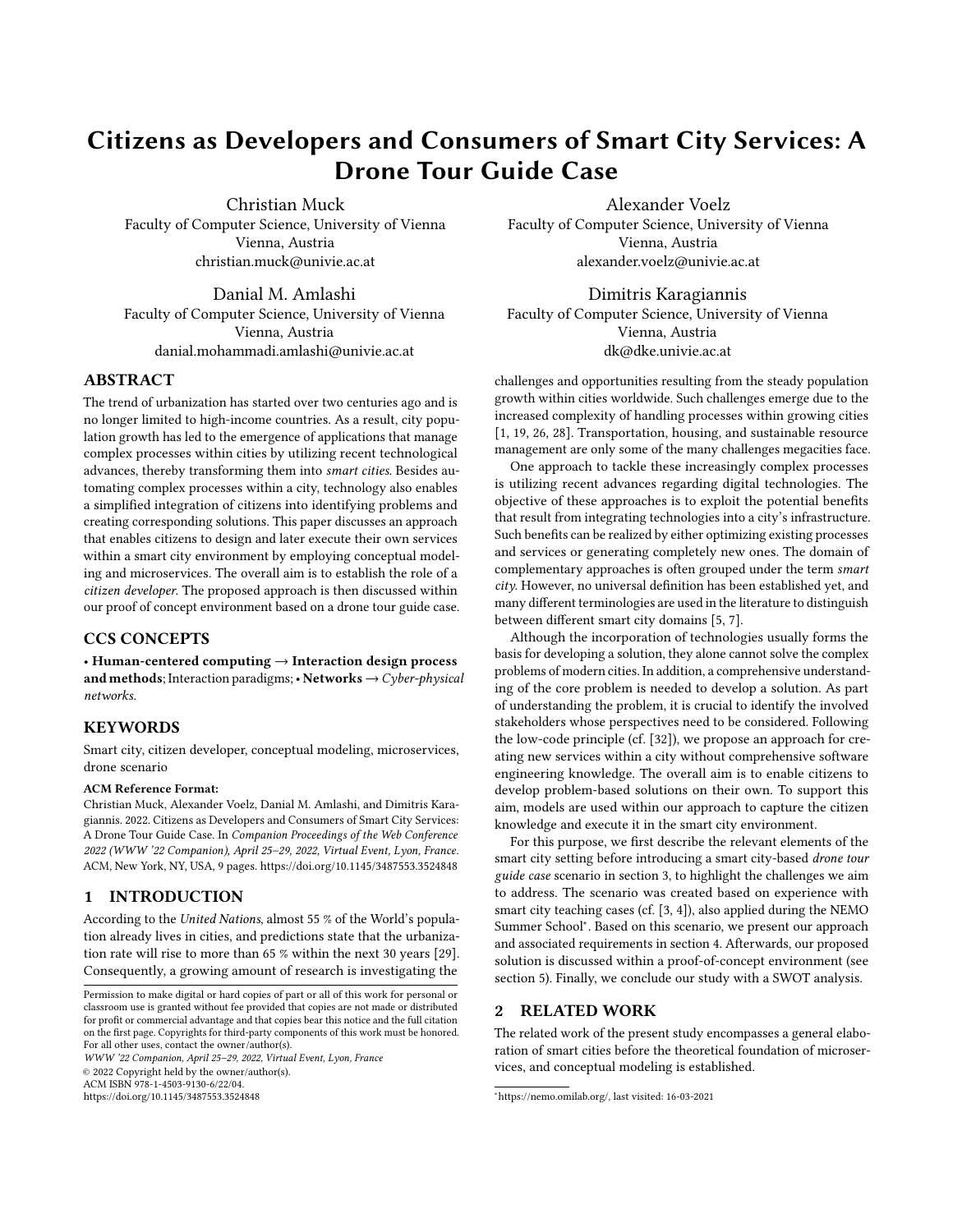Citizens as Developers and Consumers of Smart City Services WWW '22 Companion, April 25–29, 2022, Virtual Event, Lyon, France

the weather. The current weather information for the different locations in the city is gathered by other drones currently moving around the city. As soon as the platform confirms the arrival at the pickup point, the tourist is assigned a personal tour guide drone, which introduces itself, explains the tour process, and kindly asks the tourist to follow along for the duration of the tour. In the last step, the drone flies to the nearest drone station after completing the tour to charge and be available for the next customer.

# <span id="page-4-0"></span>4 MODEL-BASED DOMAIN-SPECIFIC SERVICES THROUGH MICROSERVICE ORCHESTRATION

In the context of the introduced drone tour guide case, we now discuss our proposed solution on how conceptual modeling combined with a microservice architecture can facilitate the creation of new services by citizens of a smart city. In the following, city services describes services that citizens created to offer specific functionalities to consumers. Such city services are created with the help of conceptual models. Thereby multiple microservices are used to offer this functionality. A microservice in this context is a reusable service provided within the smart city to create new services.

### 4.1 Relevant Smart City Entities

To begin with, we introduce the relevant entities of our use case. Figure [2](#page-4-1) displays the different interactions between these entities in an interdependence model. Human represents human actors who can engage with a smart city through two distinct interactions. The first of these interactions is labeled Citizen as consumer and means that citizens consume city services or microservices offered by the city. Depending on the specific service, the consumers interact with the interface (e.g., web interface) to accomplish a particular task. The second interaction is labeled Citizen as developer and represents the possibility of citizens to create their own city services within a smart city through the use of conceptual models.

The developer relation is the core focus of this paper, in which we analyze how a citizen can define their city services. The aim is that humans without well-founded programming skills are provided with an opportunity to create new city services through conceptual modeling. To accomplish this aim, we first discuss the requirements a smart city must fulfill to allow for service creations as described in our case. Therefore, we follow a low-code approach (see section [3.1\)](#page-2-1) to reduce the needed programming skills for developers.

The entity Smart City represents the services offered and the physical environments they interact with. The physical part is represented through Environment and contains all aspects which are not directly connected to technology (e.g., trees, streets, buildings, etc.). The applications and hardware directly related to computing power are represented through Technology. These components offer the services' APIs and implement the application logic. Examples for hardware in Technology would be CPS like the drone or sensors.

Possible interactions between Technology and Environment are represented by Sensing and Actuation Interaction, which both represent relations between the Environment and fitting hardware in Technology. Sensing means that some aspects of the smart city are captured and transformed into digital signals, like a temperature sensor or a video stream. On the other hand, actuation describes the

<span id="page-4-1"></span>

Figure 2: Smart City entities: An Interdependence Model

change of an element in the smart city, like traffic lights changing their color. Although these relations mark an important aspect of smart cities, they are not the focus of this work, which is why these capabilities are considered to be provided.

In total, two roles can be identified regarding the relation between humans and the smart city: consumers and developers. In this context, consumers use predefined services to satisfy a need for which they have to interact with the smart city. More precisely, a tourist must interact with the drone tour guide service to reserve a drone or adapt the route according to their needs. Corresponding interactions need to be considered while creating new city services.

The developer is defined through the Citizen as Developer relation and has the goal to create a new city service to be used by the inhabitants of a smart city. As already mentioned, developers in the context of this paper do not need extensive knowledge in software engineering or coding. By following a low-code approach, developers are enabled to create new city services through conceptual modeling. Since models operate on a higher abstraction level than code, they should be easier to comprehend. However, developers still have to be familiar with the city infrastructure and the conceptual modeling methods to some extent.

### 4.2 Model-based City Services

After discussing the important entities and their roles within our smart city, we now elaborate on how conceptual modeling can support developers in creating city services.

City services generally need basic functionalities to operate, for example, processing payments, finding routes, ascertaining weather forecasts, and similar tasks. Consequently, such functionalities should be encapsulated and offered to developers by other parties, like the municipality, private businesses, or other citizens. Reusing functionalities eases the work of developers and gives providers of functionalities the opportunity to specialize in their tasks. This can be accomplished by using a microservice architecture, where each functionality is encapsulated in one microservice [\[6,](#page-8-15) [23\]](#page-8-16).

The microservices can either be created through a low-code approach or software engineering. As defined in this paper, city services can also be created through the reuse of already existing microservices, which in our case is done by a developer through conceptual models. A microservice can provide and require information, and both ways must be supported by the modeling tool.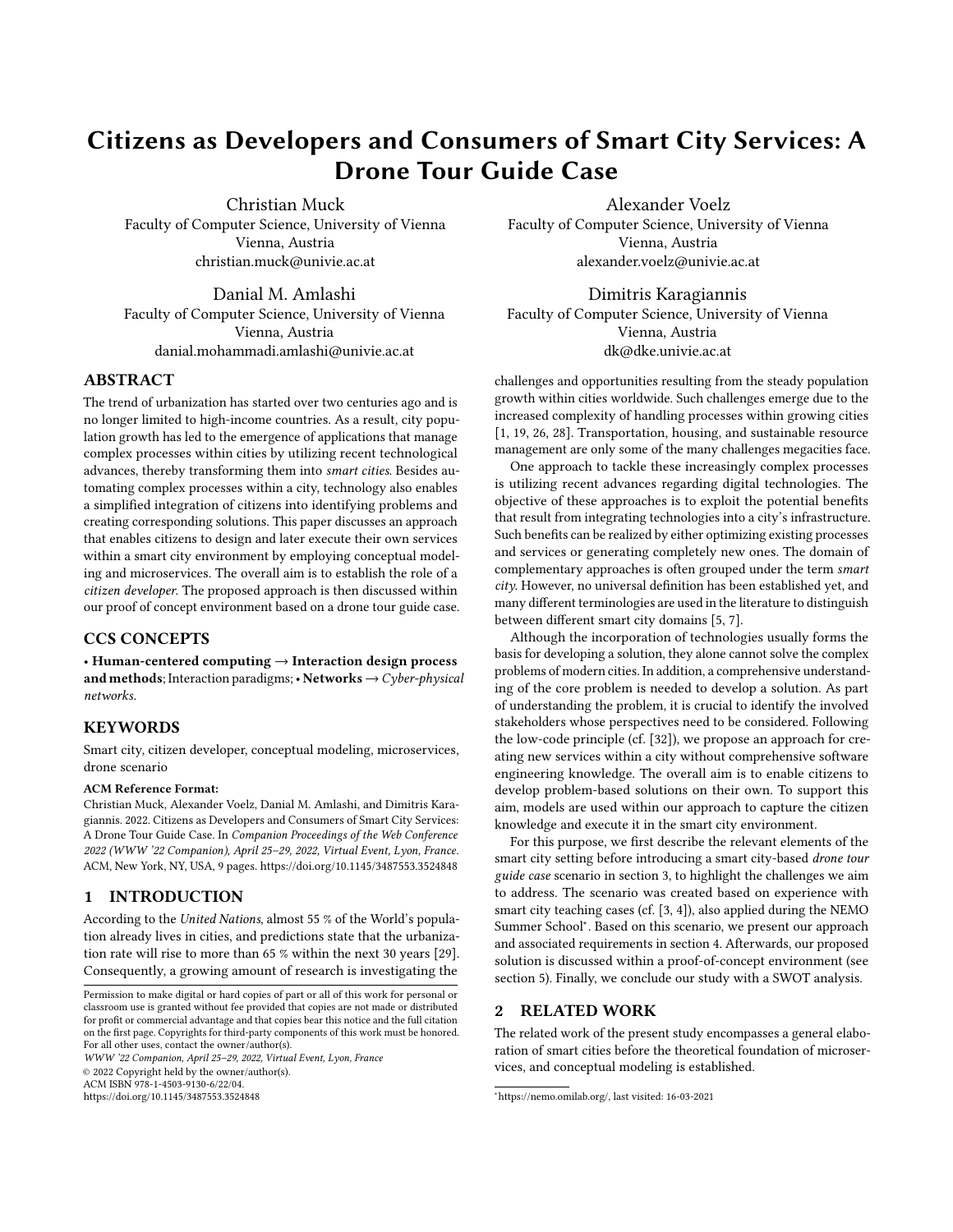Between the interaction with two different microservices, it can be necessary to prepare the information from one microservice to be used as input for the next one. To acknowledge the consumer's interaction with the city service, it is necessary that a microservice provides the corresponding capabilities. This can be accomplished either by dedicated communication services or if the interaction is part of the microservice, offering the desired functionality in the first place. In our drone tour guide example, this can mean that communication with the tourist is either handled over a dedicated communication service or part of the routing service itself.

The models can be used with microservices for a more specific or general purpose. An example of one specific microservice would be a routing service for the old town, while a payment microservice would be more general. Therefore, different models with different degrees of domain specificity are needed [\[9,](#page-8-30) [15\]](#page-8-31). This also means that the extent to which concepts in a modeling language are oriented on the domain of the microservice (e.g., routing) varies just as the number of different microservices that can be used.

### <span id="page-5-2"></span>4.3 Smart City Infrastructure Requirements

Based on the drone tour guide case (see section [3\)](#page-2-0) and the previous subsections, we now extract requirements towards the proposed infrastructure, with which we mean the modeling tool for creating and executing the conceptual models and the environment for managing the microservices.

First, a modeling tool for creating and processing models must be available. Such a tool should provide not only generic but also domain-specific model processing capabilities that are tailored to the needs of a specific domain [\[16\]](#page-8-23). In our case, domain-specific processing is represented by the execution of a model in the smart city environment. Therefore, model processing is an essential requirement for the proposed infrastructure. The modeling tool must process, send, and receive information to enable the interaction with the microservices and thereby create city services. Nevertheless, the modeling tool does not have to be a single application, as different modeling methods with different modeling tools can be used to describe various aspects of a city service. Such tools must be able to link the modeled information to create a coherent view throughout the models, assuming that the information is separated in multiple modeling methods or even modeling tools. Further, the modeling methods should evolve alongside the smart city to always offer the right modeling method for the right problem [\[14\]](#page-8-32).

Parts of already modeled knowledge should be reusable within the model. This can support the developers even further, as it enables structuring of the models and reusing parts from other developers. For example, the model on how to interact with a routing service can be shared with and used by other developers to easily retrieve a route for their own city service. The respective microservices must not only be able to execute their own application logic but also interact with the consumer to tailor specific executions. An example from the drone tour guide would be that the drone does not know where to go next and therefore asks the consumer to decide. These interaction capabilities must be included in the model, as they hold the application logic of a city service.

Lastly, the consumer must be able to trigger the defined city service to decide when the respective service starts. Therefore, the

<span id="page-5-1"></span>

Figure 3: The Interdependence Model: A Drone Tour Guide **Instance** 

modeled knowledge must be provided to the environment to be callable and executable. The microservices also need a platform where they are managed and configured for integration into city services. Besides storing microservices, it is vital that their status can be controlled to interfere if problems occur and a service is not responsive. Further, the microservices should be scaled if there is exceptionally high traffic for a specific service.

# <span id="page-5-0"></span>5 THE DRONE TOUR GUIDE: PROOF OF **CONCEPT**

In this section, we apply the insights from the previous section in the context of the introduced drone tour guide case. The objective is to outline the used proof of concept system to evaluate our solution for handling comparable cases in smart cities by employing conceptual modeling and microservices.

For this purpose, we adapted the interdependence model from Figure [2](#page-4-1) to fit the drone tour guide case. The result is displayed in Figure [3,](#page-5-1) where the two roles, the consumer as tourist and the developer as tour guide creator, are represented, each with their corresponding interaction types to the smart city. In this section, we concentrate on the developer interaction since the citizen developer's ability to describe new tours through conceptual modeling is essential to reduce the required programming skills. We assume that the interaction between humans and the drone and between the drone and the smart city is already established through microservices. Hence we focus on how the existing microservices can be utilized collectively to create new city services for consumers. In our case, the newly created city service is represented by the drone tour guide that guides tourists through the city while providing insightful information about selected points of interest (POIs).

The two relations between citizens and the smart city are visu-alized in the Usage Layer of Figure [4.](#page-6-0) If citizens interact with the Smart City Environment and consume services, they take on the role of consumers. If citizens interact with the execution environment to create new services, they take on the role of a developer, which can configure existing services through the Configuration Environment. By doing so, new city services are created through the collaborative interaction of citizen developers. From the Design Layer the modeling tools can be used to create the models, which are later used in the Execution Layer to execute the services.

Within the introduced drone tour guide scenario, the developer of a new tour has to consider all necessary capabilities needed for the tour before finding fitting microservices. Only after can identified microservices be configured and orchestrated. The orchestration of existing microservices reduces the skill requirements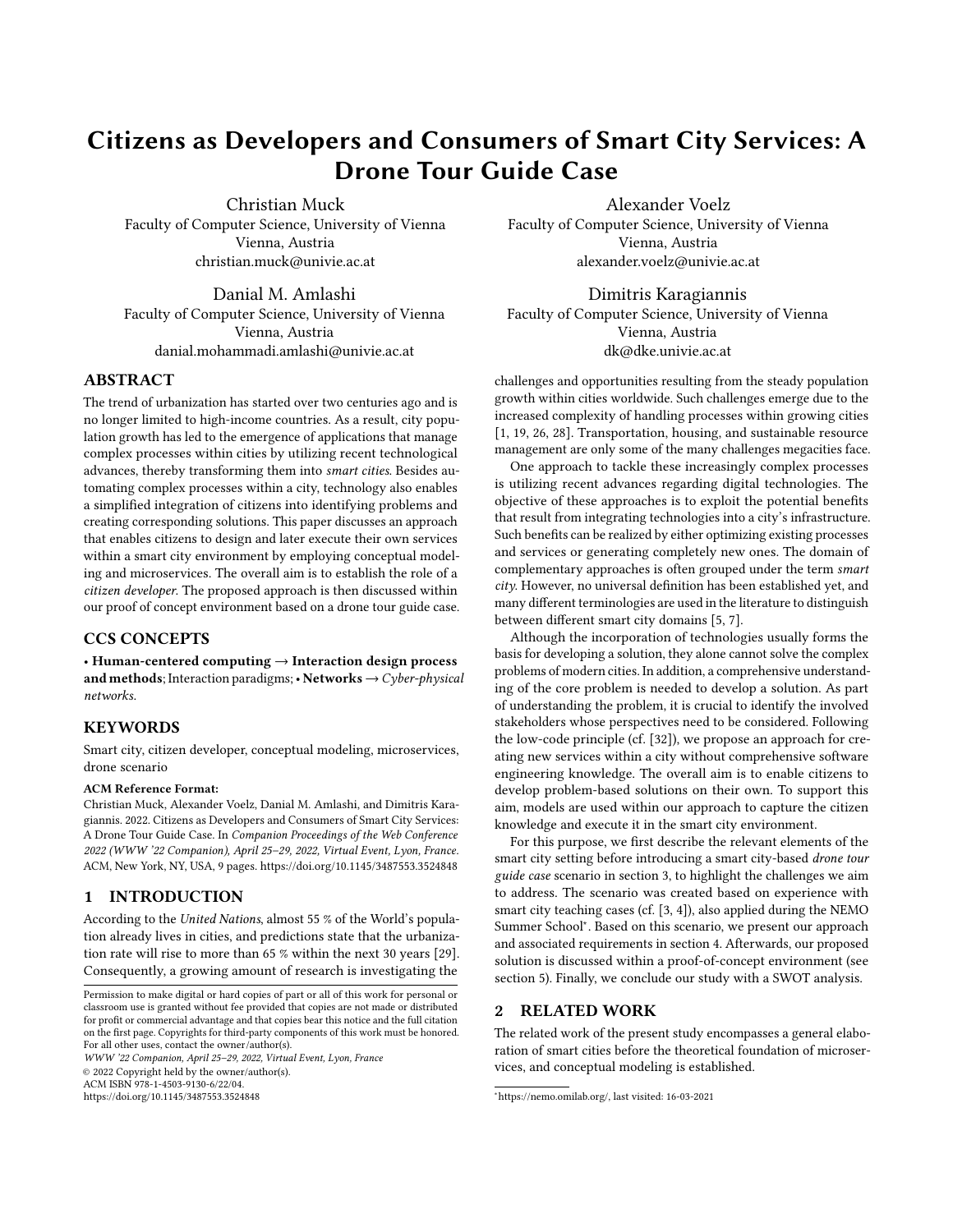Citizens as Developers and Consumers of Smart City Services WWW '22 Companion, April 25–29, 2022, Virtual Event, Lyon, France

<span id="page-6-0"></span>

Figure 4: The Drone Tour Guide: A three-layered Component Architecture

for defining new city services since they don't need to be created from scratch. For this to be possible, different conceptual models need to be created that capture the essence of the new city service.

In the proof of concept system, the Olive microservice framework (see [\[2,](#page-8-33) [8\]](#page-8-34)) was used to provide the microservices of the smart city. Olive stands for OmiLab Integrated Virtual Environment and is a microservice framework for creating model-aware web applications. It offers a common interface structure for its services, allowing the integration of external web services through a wrapper and the implementation of dedicated Olive microservices, which can then be accessed over a REST API. All microservices of Olive have a similar API structure to standardize the interaction. The wrapper enables services not implemented in Olive to be integrated and offered over the harmonized API structure. A standardized API structure eases the offering of interfaces to external web services within a modeling environment.

In Figure [1](#page-3-0) we showed a web interface of configurable microservices for creating drone tours in an exemplary Olive instance. The overview can be automatically generated if the needed information

is provided during microservice implementation. Each tile represents a microservice with a corresponding description provided by the creator. All the information for integrating the microservices in a new city service can be gathered from this interface. Additionally, it can be used to configure and interact with the microservices to better incorporate them in new city services.

For our proof of concept, we not only discuss the benefits of microservice architecture in the given case but also how conceptual modeling can be used in a low-code fashion to reduce the entry requirements for potential developers of city services and through that, increase the available services within a smart city in the long run. Therefore, the models, or more specifically the modeling tools, must be able to (i) represent the knowledge in a processable way and (ii) interact with the microservices, which are the REST APIs of Olive in our case. As we do not want to limit our proof of concept to only one modeling method, we use the ADOxx metamodeling platform [\[16\]](#page-8-23) to create domain-specific modeling methods or employ ready-to-use modeling tools created with ADOxx. Many domainspecific modeling methods have already been implemented with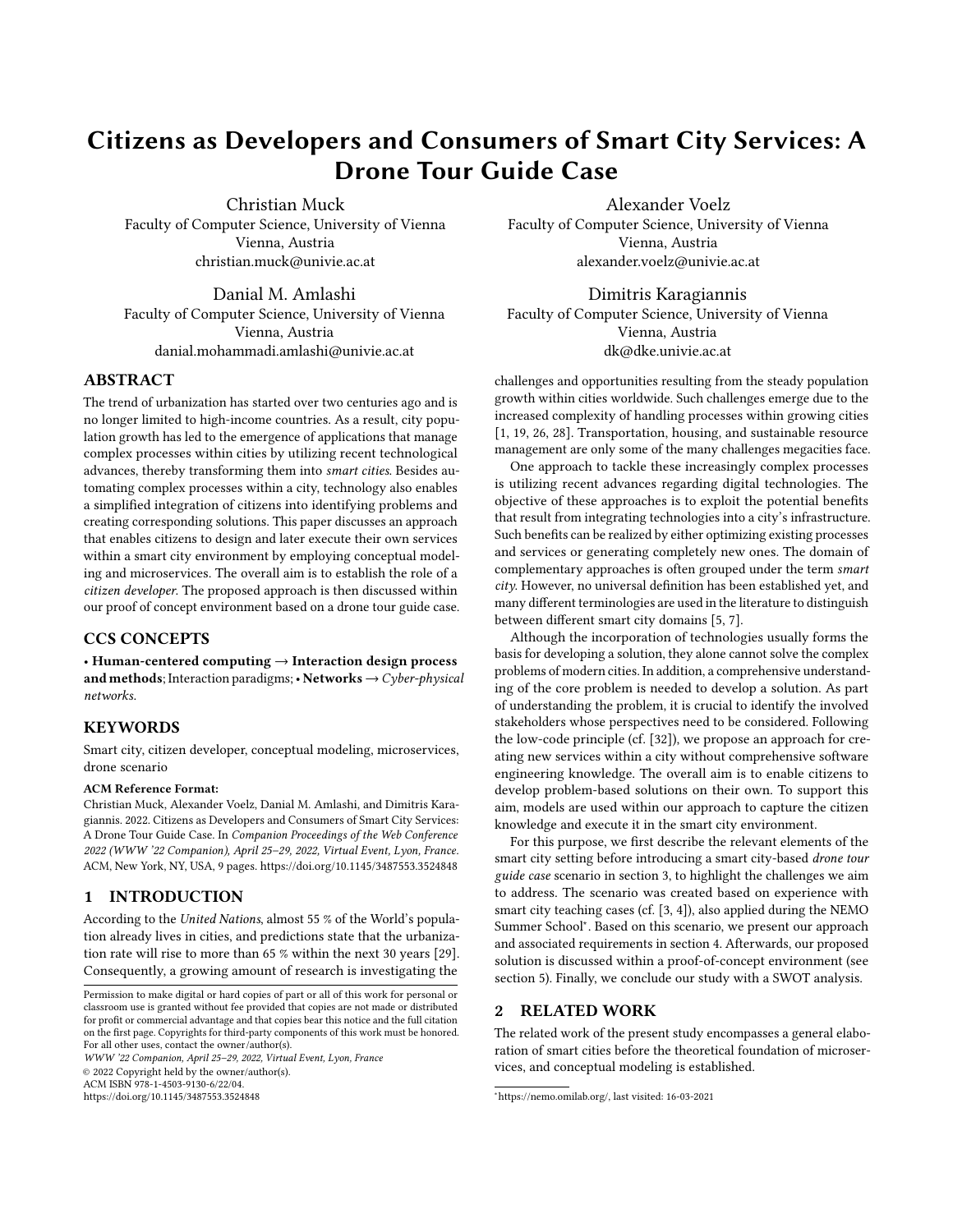the ADOxx platform [\[17,](#page-8-35) [18\]](#page-8-36) and some modeling methods were used to execute use-cases with CPS [\[38\]](#page-8-18), or in the context of the Olive microservice environment [\[8\]](#page-8-34).

A domain-specific modeling method prototype was created and tailored for linking parts of a route to their POIs and the POI's information. A diagrammatic model can be created within the modeling tool and passed on to the tour guide service to extract the needed information for integrated POIs. An example can be seen in the top left corner of Figure [4.](#page-6-0)

Other modeling methods can be used to orchestrate microservices (e.g., payment, routing, weather, etc.). We use general-purpose languages to define this part in the proof of concept. Notably, we use their implementation in the Bee-Up tool. In Figure [4](#page-6-0) the generalpurpose modeling is shown in the upper-right corner under Smart City Service Models, which visualizes that these models use the available microservices specific to our drone tour guide scenario by interacting with their API in the Execution Layer. For the drone tour guide scenario, additional information like weather or traffic is included in the tour execution through the orchestration of different services. Further, it is shown that services can access information from models (e.g., content linking models) to use this knowledge to execute a specific service.

In the Execution Layer, the implementation aspects in our proof of concept environment are visualized. An execution environment like Amazon Web Serveries (AWS) must be available to execute and manage the different services and their instances. The services are then integrated into a microservice environment, like Olive in our tour guide scenario. The microservice environment can control the running services in the execution environment and get evaluation information back, which can be forwarded to the user interface or handled automatically. Olive then offers an overview of the available services (cf. Configuration Environment). This overview realizes the user interface of the Olive services and can support the deployment of new services. The modeling environment (e.g., Bee-Up) can interact with the Execution Environment (e.g., AWS) over its interface. Therefore, the knowledge of the models must be transformed into a sequence of processing steps that can be executed. Further, the information returned from the execution environment can be used to monitor the execution within the modeling environment and make decisions based on real-time data.

With our proof of concept, we evaluated our idea and analyzed how the interaction of models and microservices can be achieved to support the creation of novel city services without the need for extensive coding knowledge.

### 6 CONCLUSION

In this paper, we introduced the basic principles of an approach that enables citizens of a smart city to develop and offer their own services without the need for comprehensive software engineering knowledge by reusing existing microservices. For this purpose, we propose using conceptual models as the essential foundation for describing new services. These models are created by citizen developers and later processed by the smart city infrastructure to execute the new services, which are then offered to be consumed by other citizens. The introduced drone tour guide case was used to motivate and discuss the essential aspects of our approach.

To conclude, a SWOT analysis is presented to evaluate the findings of our study in a structured manner:

Strengths: The proposed microservice architecture enables reusability on different levels. On one hand, microservices can be reused as discussed in section [4.3.](#page-5-2) On the other hand, related scenarios could also be modeled and implemented using our approach, such as defibrillator delivering drones [\[33\]](#page-8-37). These advantages are based on the loose coupling of the models to the execution environment. The application knowledge is captured in the models and can be interpreted by different microservices. This implies that the defined case is executable if the microservice interface can be connected to the models, even in case the initial microservices are modified. For example, the hardware of drones might change, but as long as the interface stays similar, new drones can still be used within our proposed architecture.

Weaknesses: The introduced approach relies on an environment in which existing microservices are already available and can be reused in a meaningful way. Still, the infrastructure enabling the connection of microservices and models is not standardized. Therefore, different ways of creating and executing models or microservices exist, which are not easily integrated. Additionally, the practical application of the proposed architecture has yet to be tested in the real-world scenario of a smart city. Until today, the approach was only used in teaching and prototype environments. Further research is needed so that the approach can be analyzed in and adapted to more realistic environments.

Opportunities: The major opportunity of our approach is the offered support for citizens who want to develop smart solutions for problems within the city they live in, even if they lack the technical knowledge to do so. This advancement towards citizen developers is enabled through abstract models, which reduce the involved complexity and lower the required skills for creating smart city services in regards to software engineering and coding. As a result, city administrations can be supported with identifying and solving the respective city's challenges. Metamodeling and the modeling methods created with it offer great opportunities for this purpose since they have been confirmed as sufficient tools for supporting the digital transformation process [\[22\]](#page-8-38). Accordingly, future research should aim at incorporating our approach of an open and model-based microservice platform into the innovation strategy of smart cities to advance the digital transformation and, at the same time, foster citizen engagement through the openness of the platform. Offering usage-based monetary compensations to the citizen developers for their created city services provides an opportunity to support citizen engagement even further.

Threats: The threats regarding the drone tour guide correspond to the challenges discussed in section [3.1.](#page-2-1) Namely, ICT infrastructure deficits and lacking awareness among citizens (developers and consumers) pose existential challenges for most smart city services. Additionally, the increased risk of cyber attacks must be considered in this context [\[31\]](#page-8-39), as our approach uses open data and is build on an open platform. Since the introduced approach relies on an existing system of reusable microservices, the whole approach will not reach its full potential if this system cannot be established. Further, integrating different systems and services from multiple providers increases the probability that errors occur, which can be hard to solve in such complex environments.